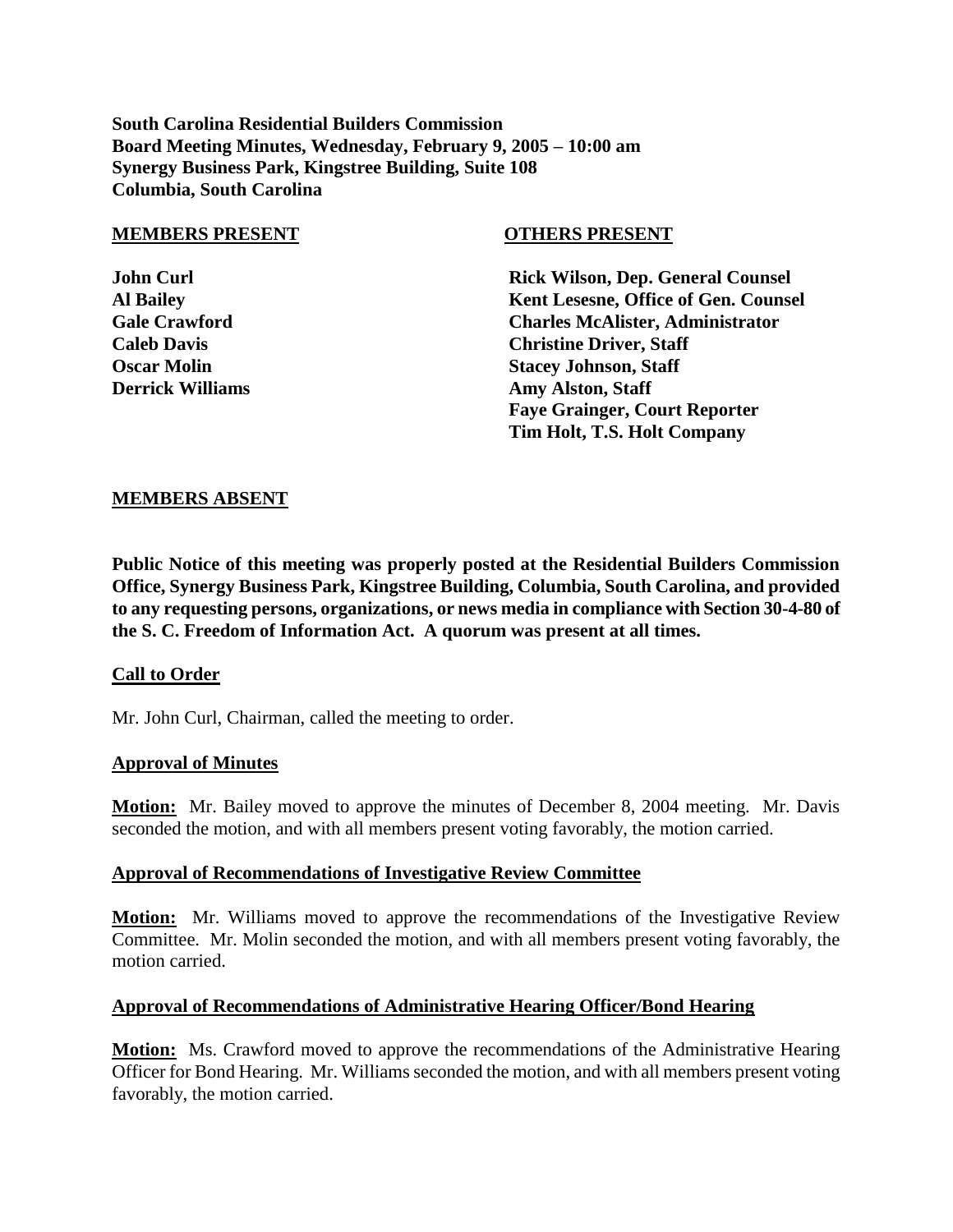## **South Carolina Residential Builders Commission Board Meeting Minutes, Wednesday, February 9, 2005 Page 2 of 5**

## **Request for Owner/Builder Exemption**

Malane Pike – Ms. Pike is requesting a waiver for the owner/builder disclosure statement. Ms. Pike owns a beach home in North Myrtle Each, S.C., which she rents out approximately six weeks each summer. Ms. Pike stated that she recently applied for a building permit in her name to construct a third bath and remodel the master bath in this residence. She and her husband are doing all of the work themselves. The building official asked her to sign a disclosure statement, which states that she could not rent or sell her home for two years from the date of final inspection. Therefore she is requesting approval from the Commission as provided in Section 40-59-260 to rent her home immediately following final inspection of this construction project. If forced to wait the two years, this will create a financial hardship on her.

Ms. Pike thinks this law is unconstitutional for two reasons. First, it is a taking her property for two years. Second, it is a violation of equal protection in that she must meet the same building codes that a licensed residential homebuilder must meet. Therefore, her use of the property becomes restricted because she does not have the required license. Ms. Pike feels that there is no rational basis for this distinction since the building requirements are the same for both.

Ms. Pike pointed out that the disclosure statement under an exemption states that you may build or improve a one-family or two-family residence. The building must be for your own use and occupancy. It may not be built for sale or rent. If you sell or rent a building you have built yourself within two years after the construction is complete, the law will presume that you built it for sale or rent, which is a violation of this exemption. In Section 40-59-260 (E) states if a residential building or structure has been constructed by an owner under the exemption provided for in this section, the owner of the residential building or structure must promptly file as a matter of public record a notice with the register of deeds.

Ms. Pike wants to know if this provision applies to her because she is not constructing a building the building was already there. All they have done is reallocated the space inside of the house to allow for a larger master bath and another bathroom.

Mr. Curl stated that the intent of the law was not to keep homeowners from remodeling their homes. It is the local building official that is enforcing the two years for rental property. In Section 40-59- 260 (B) gives the Commission authority to approve or grant a waiver in certain situations.

**Motion**: Mr. Bailey made a motion to grant approval to waive the owner/builder disclosure statement on behalf of Ms. Pike. Mr. Molin seconded the motion, and with all members present voting favorably, the motion carried.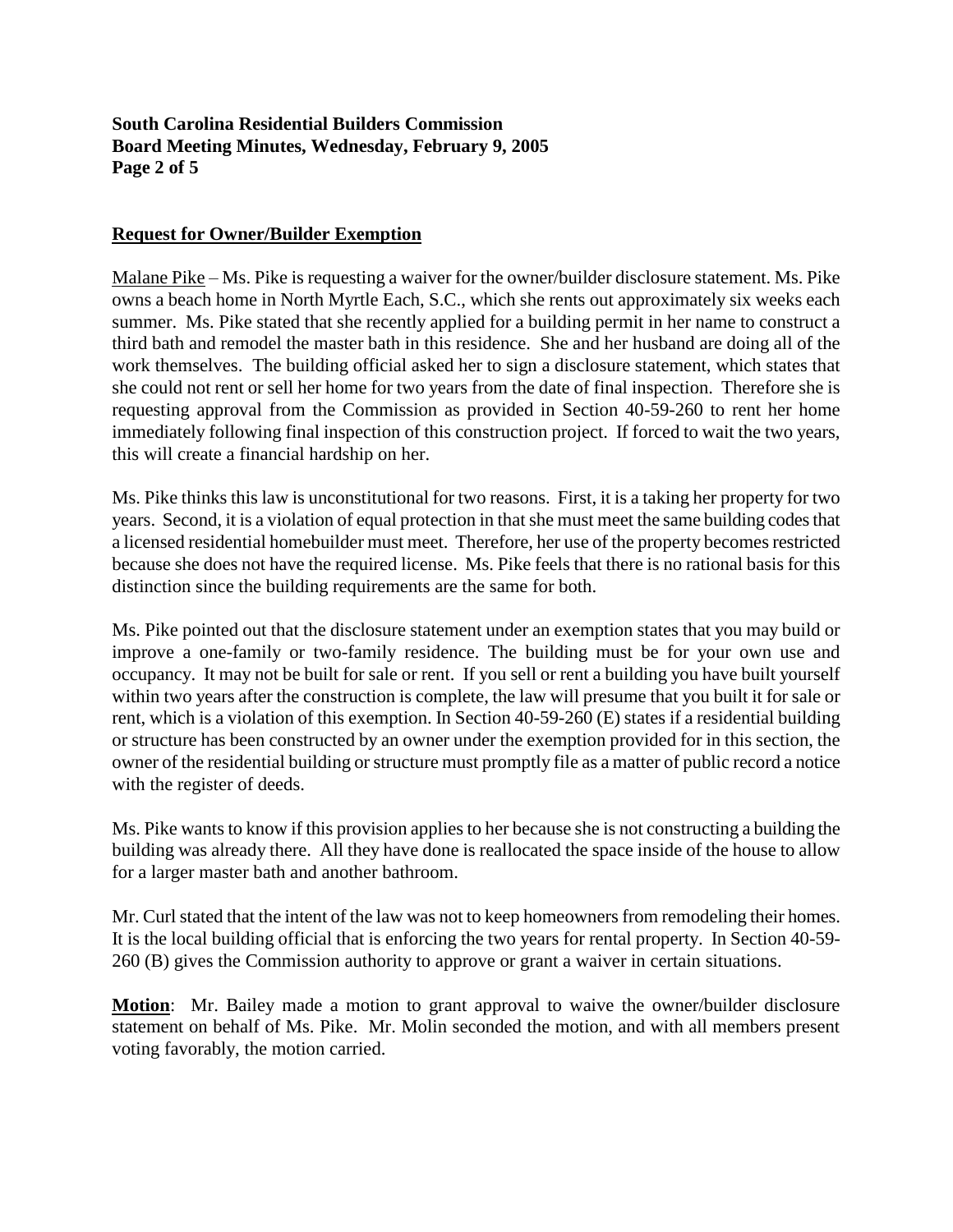## **South Carolina Residential Builder Commission Board Meeting Minutes, Wednesday, February 9, 2005 Page 3 of 3**

### **Request for Reinstatement of License**

James R. Westbury – Mr. McAlister informed the Commission that Mr. Westbury has appeared before the Commission numerous times requesting reinstatement of his license. The Commission informed Mr. Westbury that his license would not be reinstated until he makes restitution to the bonding company. Mr. Westbury stated that he is working with the bonding company to set up a payment plan for reimbursement of funds paid to Mr. Bowen.

**Motion:** Mr. Davis made a motion to reinstate Mr. Westbury's license based upon reimbursement to the bonding company. Mr. Williams seconded the motion, and with all members present voting favorably, the motion carried.

### **New Business**

Mr. Rick Wilson presented to the Commission for approval an updated bond form. This new revised bond form sets a specific license term and can be renewed by a continuation certificate, which must be on file with the Commission. Regardless of the number of years the bond remains in force, the liability of the surety shall not be cumulative and the aggregate liability of the surety shall not exceed the sum of the bond for any license year. Claims may be initiated only through the Commission, which must validate the claim and determine the amount of loss or damage. No complaint may be maintained to enforce any liability on the bond unless brought within ten (10) years after the event.

Mr. Tim Holt, T.S. Holt Company, informed the Commission that the current bond form that we are using for residential builders, specialty contractors, and HVAC contractors says regardless of the number of years this bond may remain in force, the liability of the surety shall not be cumulative, which means that it cannot be stacked, and the aggregate liability of the surety for any and all claims, suits or action under the bond shall not exceed the sum of the bond. Right now the builder cannot have a claim against his bond for Fifteen Thousand in one year and then the next year and the next year for the bond form. The new bond form will allow the aggregate liability per licensing year. This is a major benefit for consumer protection. The bond form specifies that this is for consumer protection that is determined by this Commission as the obligee to determine who gets paid, how much, and when. Putting a specific term on the bond will ensure that the license will not be renewed unless staff has written verification in hand that the builder has met all qualifications for licensing.

**Motion:** Ms. Crawford made a motion to approve the revised bond form as written. Mr. Williams seconded the motion, and with all members present voting favorably, the motion carried.

Mr. McAlister presented to the Commission the revised bond claim hearings policy/procedures for approval.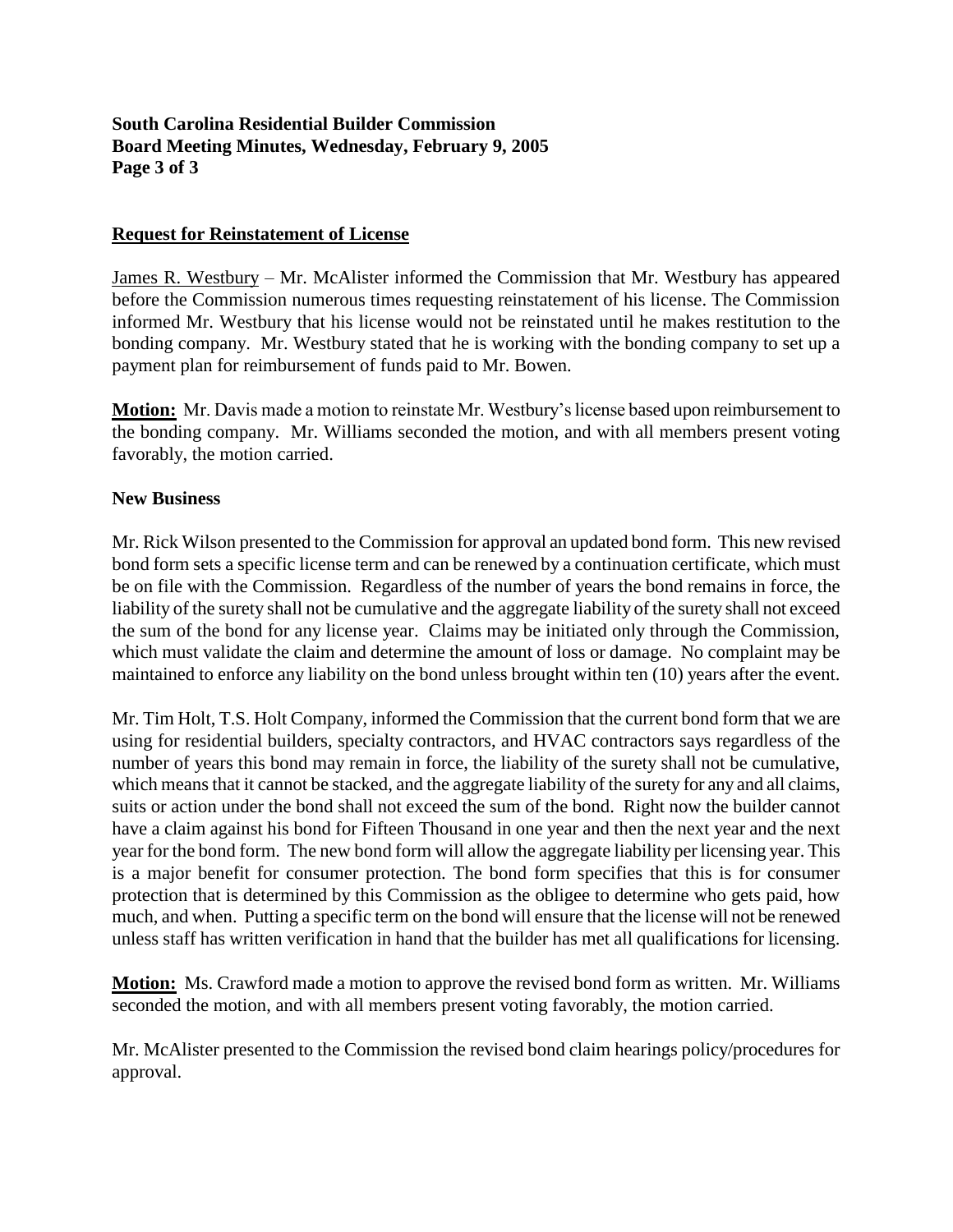## **South Carolina Residential Builders Commission Board Meeting Minutes, Wednesday, February 9, 2005 Page 4 of 5**

**Motion:** Mr. Mungo made the motion to approve the revised bond claim hearings policy/procedures as written. Mr. Davis seconded the motion, and with all members present voting favorably, the motion carried.

Mr. McAlister presented to the Commission the new applications for Residential Electrical License and Residential Plumbing License for approval. Mr. McAlister stated that all applicants who meet the requirements for licensing would be grandfather in from July 1, 2005 through December 31, 2005. On July 1, 2005 we will begin testing all applicants applying for an electrical and plumbing license.

**Motion:** Ms. Crawford made a motion to approve the application for Residential Electrical License and Residential Plumbing License. Mr. Williams seconded the motion, and with all members present voting favorably, the motion carried.

Mr. McAlister presented to the Commission a copy of the Final Regulations, which were published January 28, 2005.

There was a preliminary discussion on the status of the remaining specialty contractor classifications. After some discussion it was suggested that staff do further research to determine which specialty classifications should be considered for licensing.

Mr. McAlister presented to the Commissioners a copy of the Statement of Economic Interest Form, which must be filled out and returned to the Ethics Commission before April 1, 2005.

## **Unfinished Business**

None

## **Adjournment**

There being no further business, the business meeting for December 8, 2004, concluded at 11:50 a.m.

The next scheduled commission meeting will be held on March 9, 2005, at 10:00 a.m. Synergy Business Park, Kingstree Building, Room 108. (Note: Subject to Change)

#### **Hearings**

Mr. John Curl called the hearings to order. Mr. Kent Lesesne represented the State.

## **South Carolina Residential Builders Commission**